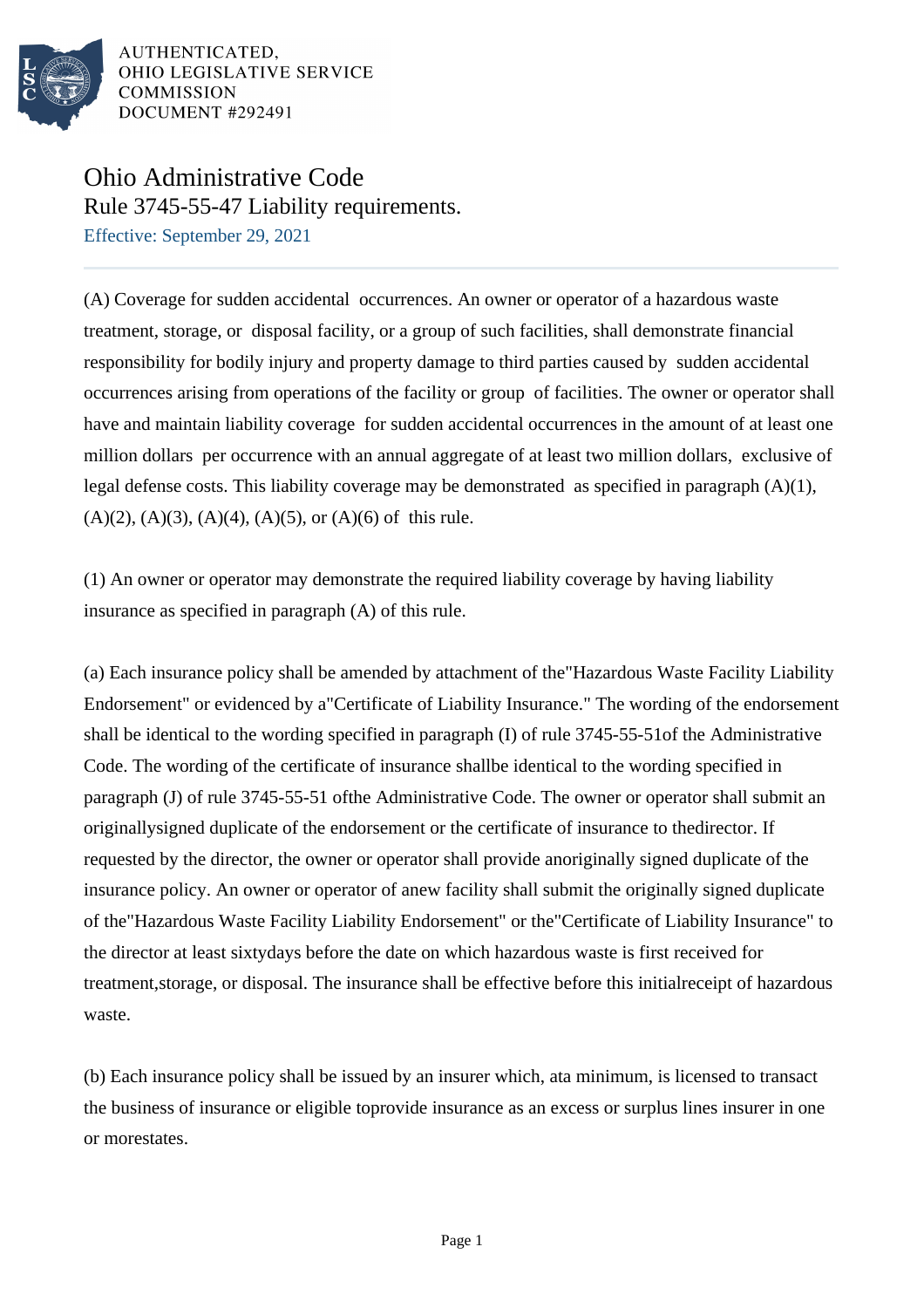

(2) An owner or operator may meet the requirements of this rule by passing a financial test or using the guarantee for liability coverage as specified in paragraphs  $(F)$  and  $(G)$  of this rule.

(3) An owner or operator may meet the requirements of this rule by obtaining a letter of credit for liability coverage as specified in paragraph (H) of this rule.

(4) An owner or operator may meet the requirements of this rule by obtaining a surety bond for liability coverage as specified in paragraph (I) of this rule.

(5) An owner or operator may meet the requirements of this rule by obtaining a trust fund for liability coverage as specified in paragraph (J) of this rule.

(6) An owner or operator may demonstrate the required liability coverage through the use of combinations of insurance, financial test, guarantee, letter of credit, surety bond, and trust fund, except that the owner or operator may not combine a financial test covering part of the liability coverage requirement with a guarantee unless the financial statement of the owner or operator is not consolidated with the financial statement of the guarantor. The amounts of coverage demonstrated shall total at least the minimum amounts required by this rule. If the owner or operator demonstrates the required coverage through the use of a combination of financial assurances under paragraph  $(A)$ of this rule, the owner or operator shall specify at least one such assurance as "primary" coverage and shall specify other assurance as "excess" coverage.

(7) An owner or operator shall notify the director in writing within thirty days whenever any of the following occurs:

(a) A claim results in a reduction in the amount of financial assurance for liability coverage provided by a financial instrument authorized in paragraphs  $(A)(1)$  to  $(A)(6)$  of this rule.

(b) A "Certification of Valid Claim" for bodily injury or property damages caused by a sudden or non-sudden accidental occurrence arising from the operation of a hazardous waste treatment, storage, or disposal facility is entered between the owner or operator and third-party claimant for liability coverage under paragraphs  $(A)(1)$  to  $(A)(6)$  of this rule.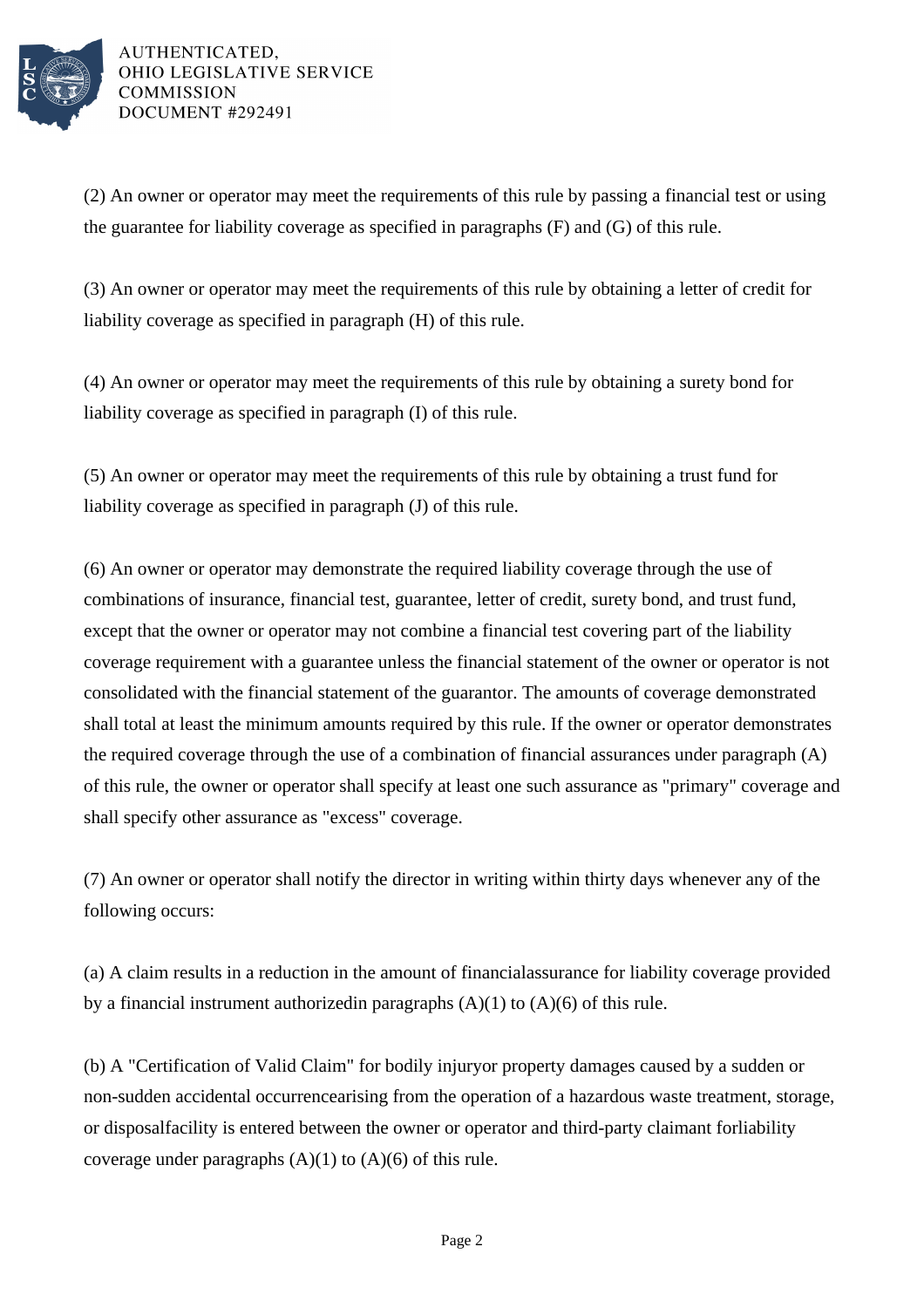

(c) A final court order establishing a judgement for bodily injury or property damages caused by a sudden or non-sudden accidental occurrence arising from the operation of a hazardous waste treatment, storage, or disposal facility is issued against the owner or operator or an instrument that is providing financial assurance for liability coverage under paragraphs  $(A)(1)$  to  $(A)(6)$  of this rule.

(B) Coverage for nonsudden accidental occurrences. An owner or operator of a surface impoundment, landfill, or land treatment facility, or disposal miscellaneous unit that is used to manage hazardous waste, or a group of such facilities, shall demonstrate financial responsibility for bodily injury and property damage to third parties caused by nonsudden accidental occurrences arising from operations of the facility or group of facilities. An owner or operator shall have and maintain liability coverage for nonsudden accidental occurrences in the amount of at least three million dollars per-occurrence with an annual aggregate of at least six million dollars, exclusive of legal defense costs. An owner or operator who shall meet the requirements of this rule may combine the required per occurrence coverage levels for sudden and nonsudden accidental occurrences into a single per-occurrence level, and combine the required annual aggregate coverage levels for sudden and nonsudden accidental occurrences into a single annual aggregate level. Owners or operators who combine coverage levels for sudden and nonsudden accidental occurrences shall maintain liability coverage in the amount of at least four million dollars per occurrence and eight million dollars annual aggregate. This liability coverage may be demonstrated as specified in paragraph (B)(1), (B)(2), (B)(3), (B)(4), (B)(5), or (B)(6) of this rule:

(1) An owner or operator may demonstrate the required liability coverage by having liability insurance as specified in paragraph (B) of this rule.

(a) Each insurance policy shall be amended by attachment of the "Hazardous Waste Facility Liability Endorsement" or evidenced by a "Certificate of Liability Insurance." The wording of the endorsement shall be identical to the wording specified in paragraph (I) of rule 3745-55-51 of the Administrative Code. The wording of the certificate of insurance shall be identical to the wording specified in paragraph (J) of rule 3745-55-51 of the Administrative Code. The owner or operator shall submit an originally signed duplicate of the endorsement or the certificate of insurance to the director. If requested by the director, the owner or operator shall provide an originally signed duplicate of the insurance policy. An owner or operator of a new facility shall submit the originally signed duplicate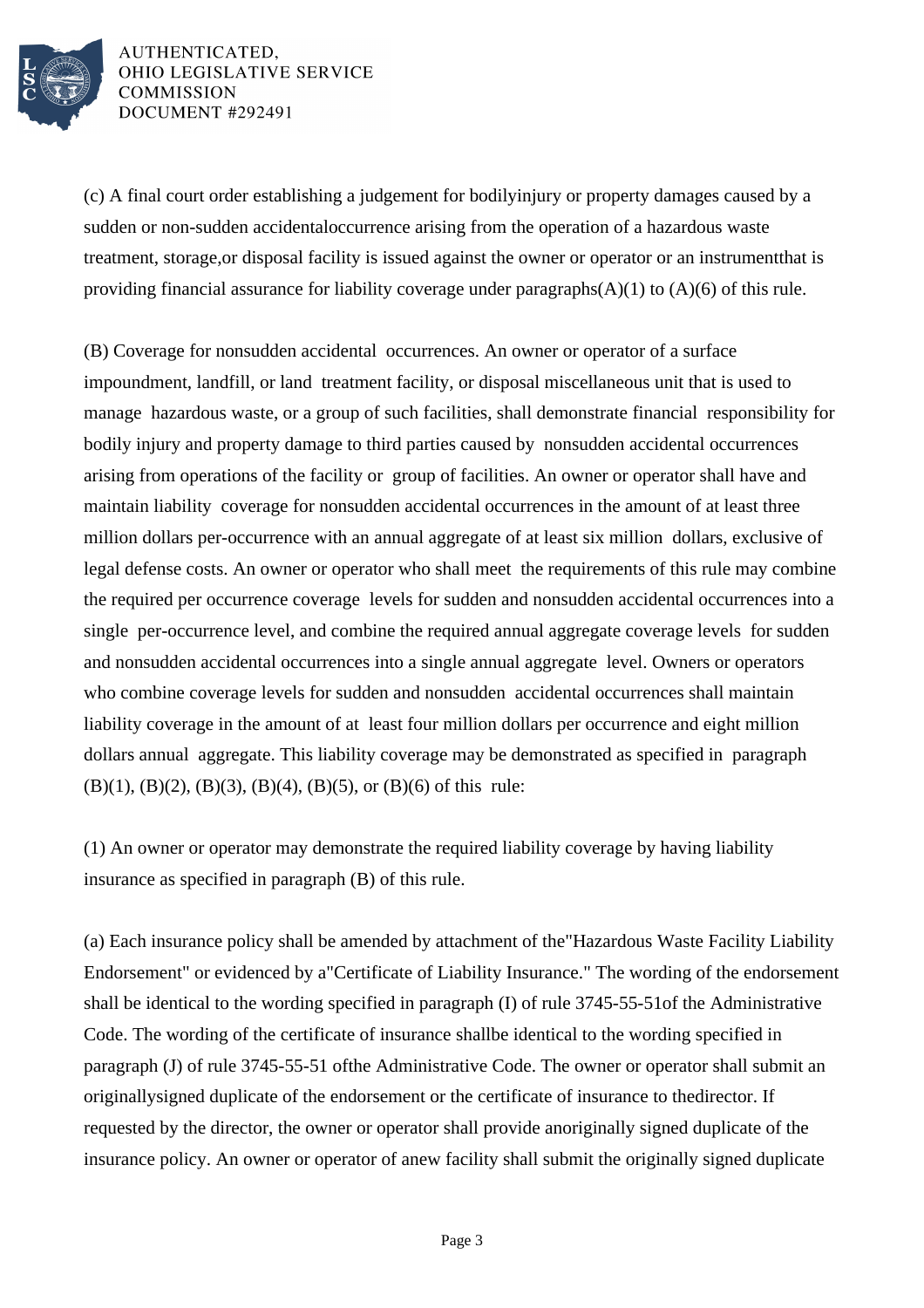

of the "Hazardous Waste Facility Liability Endorsement" or the "Certificate of Liability Insurance" to the director at least sixty days before the date on which hazardous waste is first received for treatment, storage, or disposal. The insurance shall be effective before this initial receipt of hazardous waste.

(b) Each insurance policy shall be issued by an insurer which, at a minimum, is licensed to transact the business of insurance or eligible to provide insurance as an excess or surplus lines insurer in one or more states.

(2) An owner or operator may meet the requirements of this rule by passing a financial test or using the guarantee for liability coverage as specified in paragraphs  $(F)$  and  $(G)$  of this rule.

(3) An owner or operator may meet the requirements of this rule by obtaining a letter of credit for liability coverage as specified in paragraph (H) of this rule.

(4) An owner or operator may meet the requirements of this rule by obtaining a surety bond for liability coverage as specified in paragraph (I) of this rule.

(5) An owner or operator may meet the requirements of this rule by obtaining a trust fund for liability coverage as specified in paragraph (J) of this rule.

(6) An owner or operator may demonstrate the required liability coverage through the use of combinations of insurance, financial test, guarantee, letter of credit, surety bond, and trust fund, except that the owner or operator may not combine a financial test covering part of the liability coverage requirement with a guarantee unless the financial statement of the owner or operator is not consolidated with the financial statement of the guarantor. The amounts of coverage demonstrated shall total at least the minimum amount required by this rule. If the owner or operator demonstrates the required coverage through the use of a combination of financial assurances under paragraph  $(B)$ of this rule, the owner or operator shall specify at least one such assurance as "primary" coverage and shall specify other assurance as "excess" coverage.

(7) An owner or operator shall notify the director in writing within thirty days whenever any of the following occurs: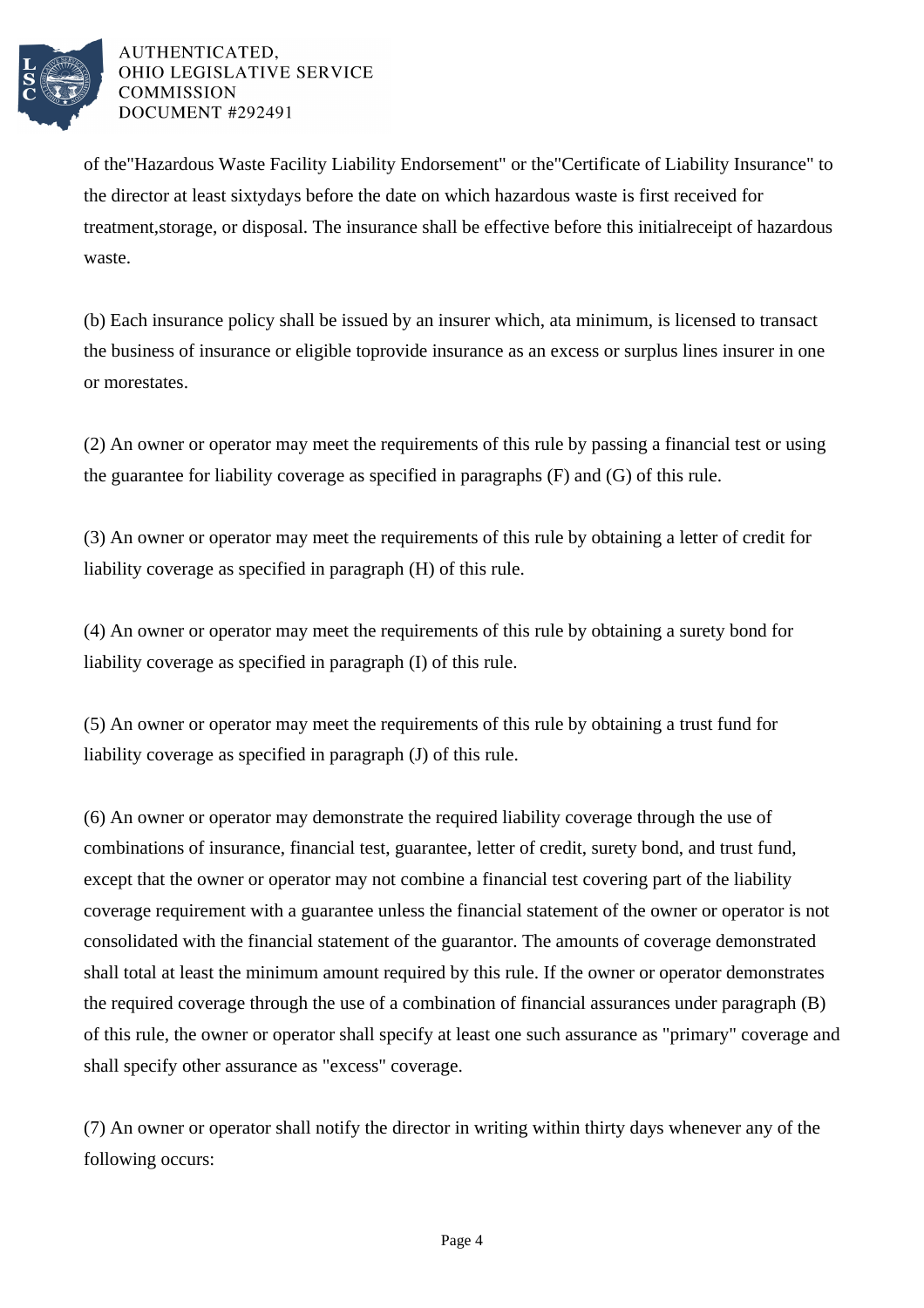

(a) A claim results in a reduction in the amount of financial assurance for liability coverage provided by a financial instrument authorized in paragraphs  $(B)(1)$  to  $(B)(6)$  of this rule.

(b) A "Certification of Valid Claim" for bodily injury or property damages caused by a sudden or non-sudden accidental occurrence arising from the operation of a hazardous waste treatment, storage, or disposal facility is entered between the owner or operator and third-party claimant for liability coverage under paragraphs  $(B)(1)$  to  $(B)(6)$  of this rule.

(c) A final court order establishing a judgement for bodily injury or property damages caused by a sudden or non-sudden accidental occurrence arising from the operation of a hazardous waste treatment, storage, or disposal facility is issued against the owner or operator or an instrument that is providing financial assurance for liability coverage under paragraphs  $(B)(1)$  to  $(B)(6)$  of this rule.

(C) Request for variance. If an owner or operator can satisfactorily demonstrate that the levels of financial responsibility required by paragraph (A) or (B) of this rule are not consistent with the degree and duration of risk associated with the treatment, storage, or disposal at a facility or group of facilities, the owner or operator may obtain a variance from the director. The request for a variance shall be submitted as part of the permit application under rule 3745-50-44 of the Administrative Code for a facility that does not have a permit, or pursuant to the procedures for permit modification for a facility that has a permit. If granted, the variance will take the form of an adjusted level of required liability coverage, such level to be based on the director's assessment of the degree and duration of risks associated with the ownership or operation of each facility or group of facilities. The director may require an owner or operator who requests a variance to provide such technical and engineering information as is deemed necessary by the director to determine a level of financial responsibility other than that required by paragraph (A) or (B) of this rule. Any request for a variance for a permitted facility will be treated as a request for a permit modification under rule 3745-50-51 of the Administrative Code.

(D) Adjustments by the director. If the director determines that the levels of financial responsibility required by paragraph (A) or (B) of this rule are not consistent with the degree and duration of risks associated with treatment, storage, or disposal at a facility or group of facilities, the director may adjust the level of financial responsibility required under paragraph (A) or (B) of this rule as may be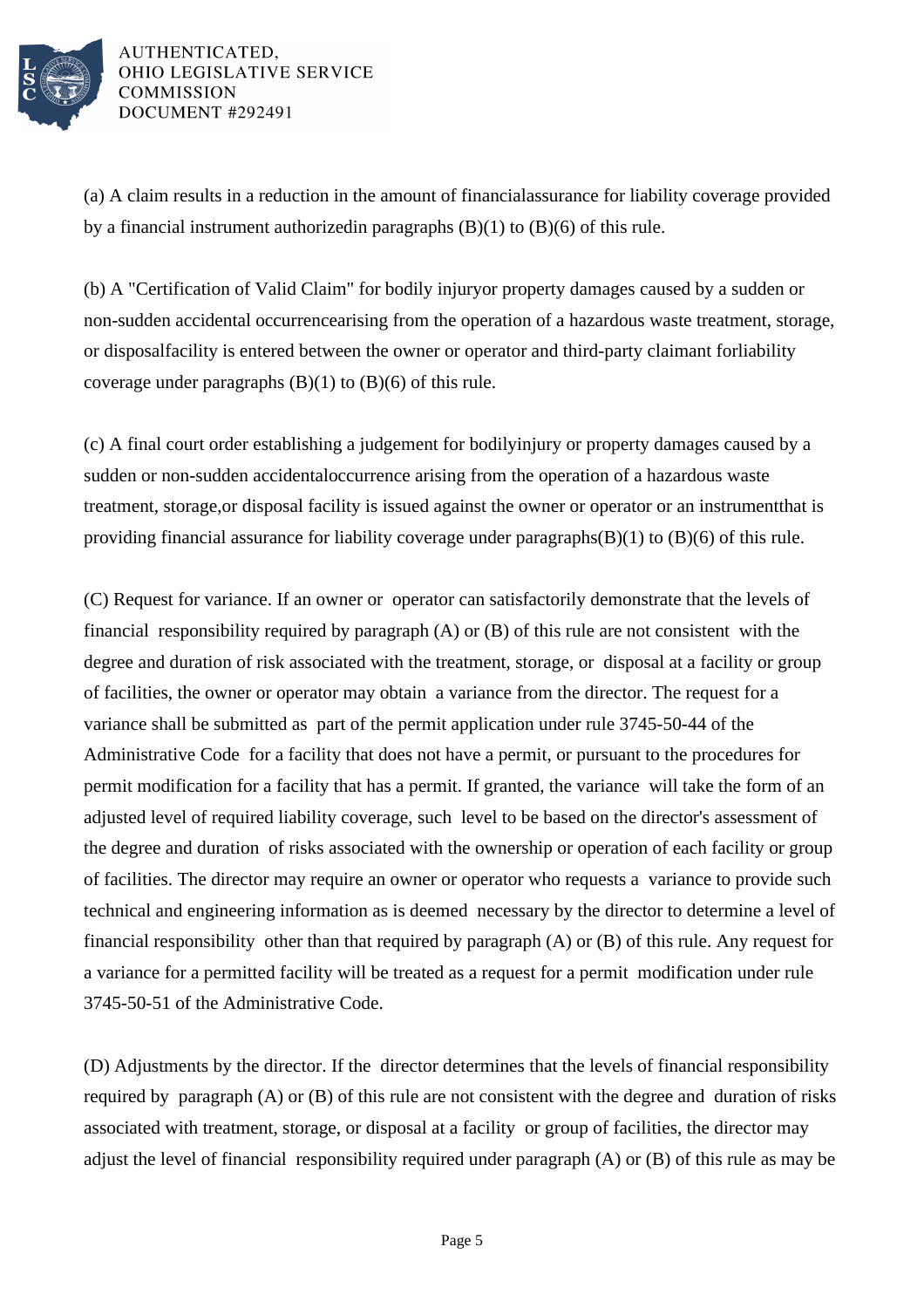

necessary to protect human health and the environment. This adjusted level will be based on the director's assessment of the degree and duration of risks associated with the ownership or operation of a facility or group of facilities. In addition, if the director determines that there is a significant risk to human health and the environment from nonsudden accidental occurrences resulting from the operations of the facility that is not a surface impoundment, landfill, or land treatment facility, the director may require that an owner or operator of the facility comply with paragraph (B) of this rule. An owner or operator shall furnish the director, within a reasonable time, any information which the director requests in order to determine whether cause exists for such adjustments of level or type of required coverage. Any adjustment of the level or type of coverage for a facility that has a permit will be treated as a permit modification under rule 3745-50-51 of the Administrative Code.

(E) Period of coverage. Within sixty days after receiving certifications from the owner or operator and a qualified professional engineer that final closure has been completed in accordance with the approved closure plan, the director will notify the owner or operator in writing that the owner or operator is no longer required by this rule to maintain liability coverage for that facility, unless the director has reason to believe that closure has not been in accordance with the approved closure plan.

(F) Financial test for liability coverage.

(1) An owner or operator may satisfy the requirements of this rule by demonstrating that the owner or operator passes a financial test as specified in paragraph  $(F)$  of this rule. To pass this test, the owner or operator shall meet the criteria of paragraph  $(F)(1)(a)$  or  $(F)(1)(b)$  of this rule

(a) The owner or operator shall have:

(i) Net working capital and tangible net worth each at least six times the amount of liability coverage to be demonstrated by this test; and

(ii) Tangible net worth of at least ten million dollars; and

(iii) Assets in the United States amounting to either: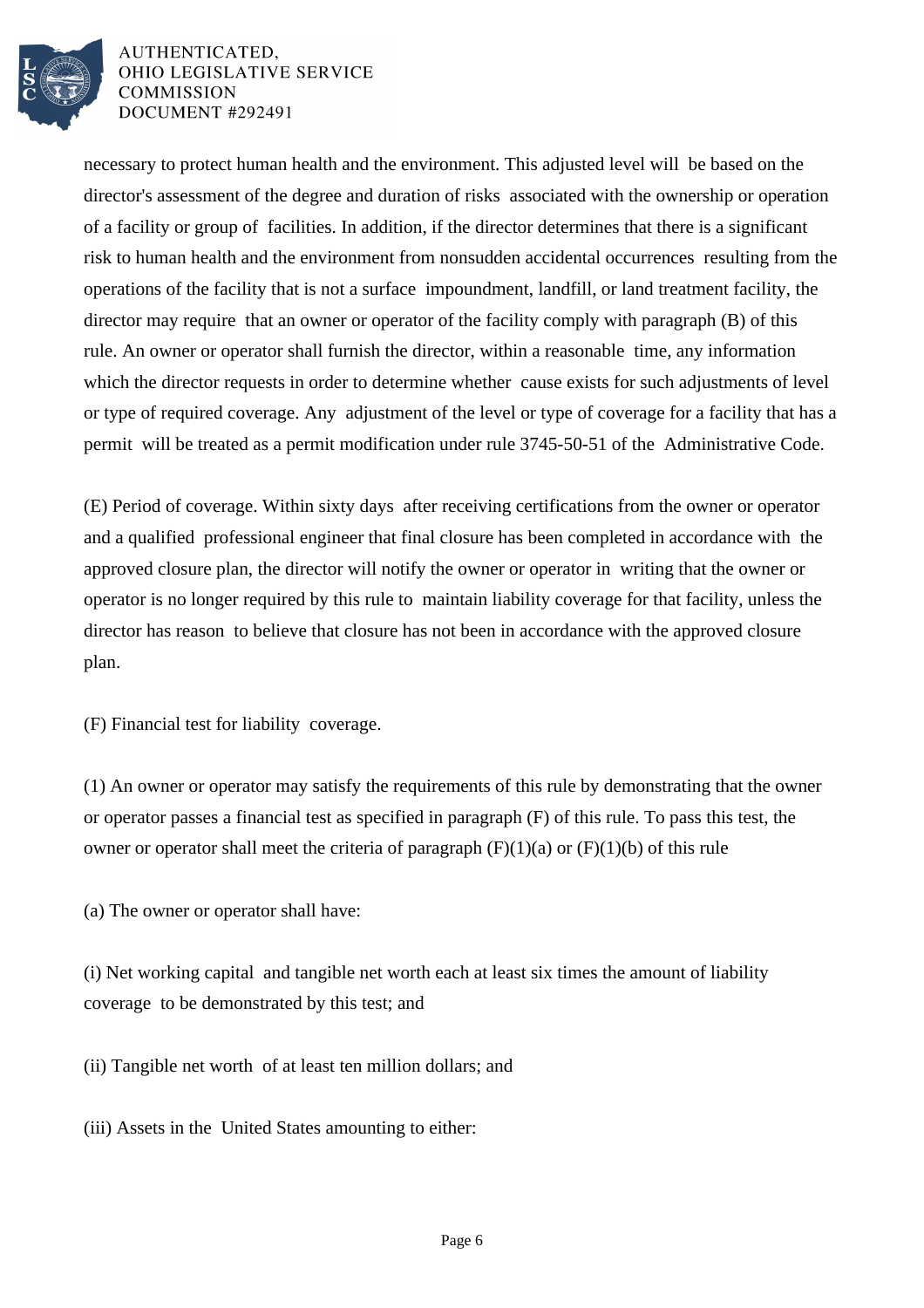

(a) At least ninety per cent of the owner's or operator's total assets; or

(b) At least six times the amount of liability coverage to be demonstrated by this test; and

(b) The owner or operator shall have:

(i) A current rating for the owner's or operator's most recent bond issuance of "AAA, AA, A, or BBB" as issued by "Standard and Poor's" or "Aaa, Aa, A, or Baa" as issued by "Moody's"; and

(ii) Tangible net worth of at least ten million dollars; and

(iii) Tangible net worth at least six times the amount of liability coverage to be demonstrated by this test; and

(iv) Assets in the United States amounting to either:

(a) At least ninety per cent of the owner's or operator's total assets; or

(b) At least six times the amount of liability coverage to be demonstrated by this test.

(2) The phrase "amount of liability coverage" as used in paragraph  $(F)(1)$  of this rule refers to the annual aggregate amounts for which coverage is required under paragraphs (A) and (B) of this rule.

(3) To demonstrate that the owner or operator meets this test, the owner or operator shall submit the following three items to the director:

(a) A letter signed by the owner's or operator's chief financial officer and worded as specified in paragraph (G) of rule 3745-55-51 of the Administrative Code. If an owner or operator is using the financial test to demonstrate both assurance for closure or post-closure care, as specified by paragraph (F) of rule 3745-55-43, paragraph (F) of rule 3745-55-45, paragraph  $(E)$  of rule 3745-66-43, and paragraph (E) of rule 3745-66-45 of the Administrative Code, and liability coverage, the owner or operator shall submit the letter specified in paragraph  $(G)$  of rule 3745-55-51 of the Administrative Code to cover both forms of financial responsibility. A separate letter as specified in paragraph  $(F)$  of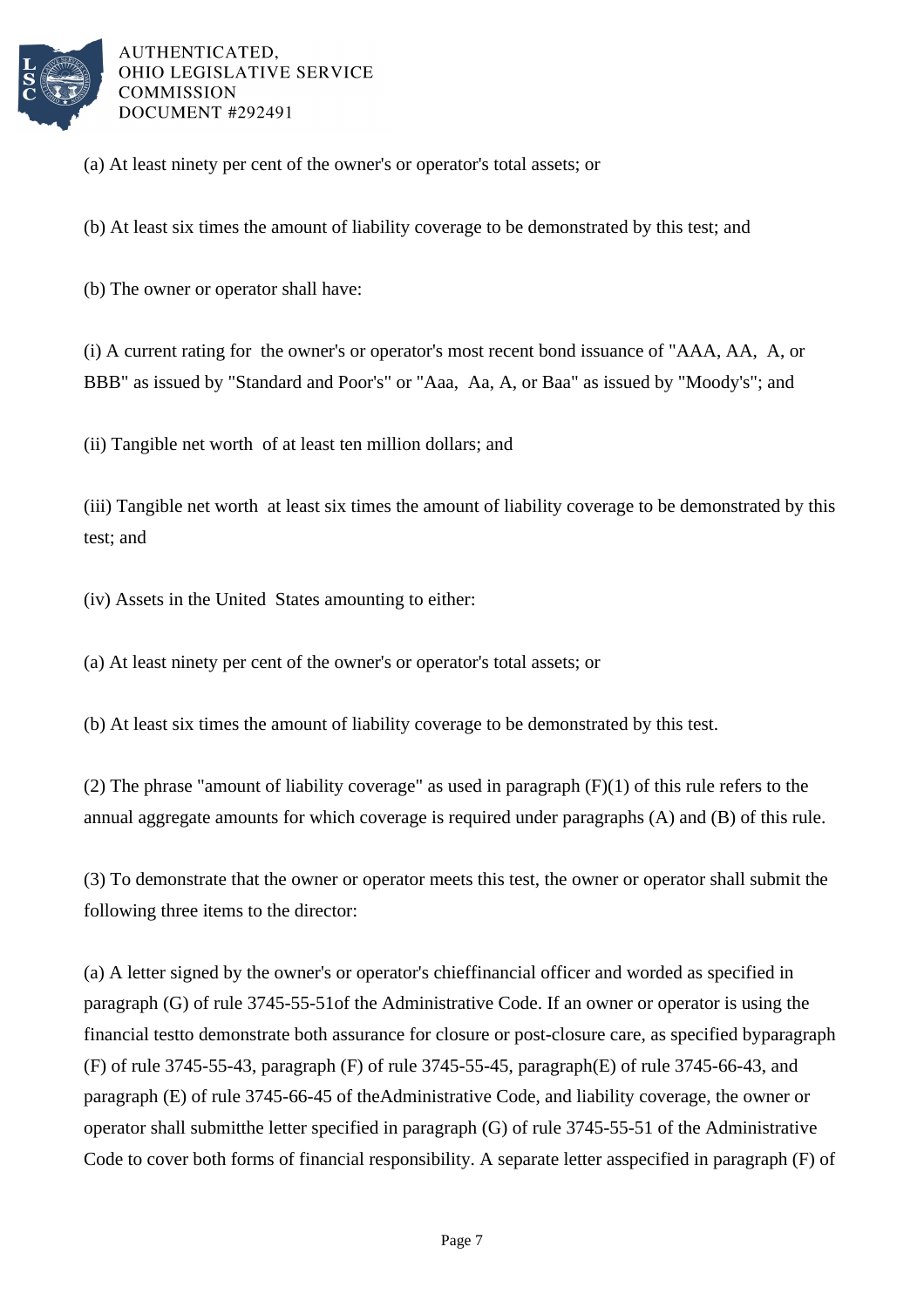

rule 3745-55-51 of the Administrative Code is not required.

(b) A copy of the independent certified public accountant's report on examination of the owner's or operator's financial statements for the latest completed fiscal year.

(c) A special report from the owner's or operator's independent certified public accountant to the owner or operator stating that both:

(i) The owner's or operator's independent certified public accountant has compared the data which the letter from the chief financial officer specifies as having been derived from the independently audited, year-end financial statements for the latest fiscal year with the amounts in such financial statements; and

(ii) In connection with that procedure, no matters came to the accountant's attention which caused the accountant to believe that the specified data should be adjusted.

(4) An owner or operator of a new facility shall submit the items specified in paragraph  $(F)(3)$  of this rule to the director at least sixty days before the date on which hazardous waste is first received for treatment, storage, or disposal.

(5) After the initial submittal of items specified in paragraph  $(F)(3)$  of this rule, the owner or operator shall send updated information to the director within ninety days after the close of each succeeding fiscal year. This information shall consist of all three items specified in paragraph  $(F)(3)$  of this rule.

(6) If the owner or operator no longer meets the requirements of paragraph  $(F)(1)$  of this rule, the owner or operator shall obtain insurance, a letter of credit, a surety bond, a trust fund, or a guarantee for the entire amount of required liability coverage as specified in this rule. Evidence of liability coverage shall be submitted to the director within ninety days after the end of the fiscal year for which the year-end financial data show that the owner or operator no longer meets the test requirements.

(7) The director may disallow use of this test on the basis of qualifications in the opinion expressed by the independent certified public accountant in such accountant's report on examination of the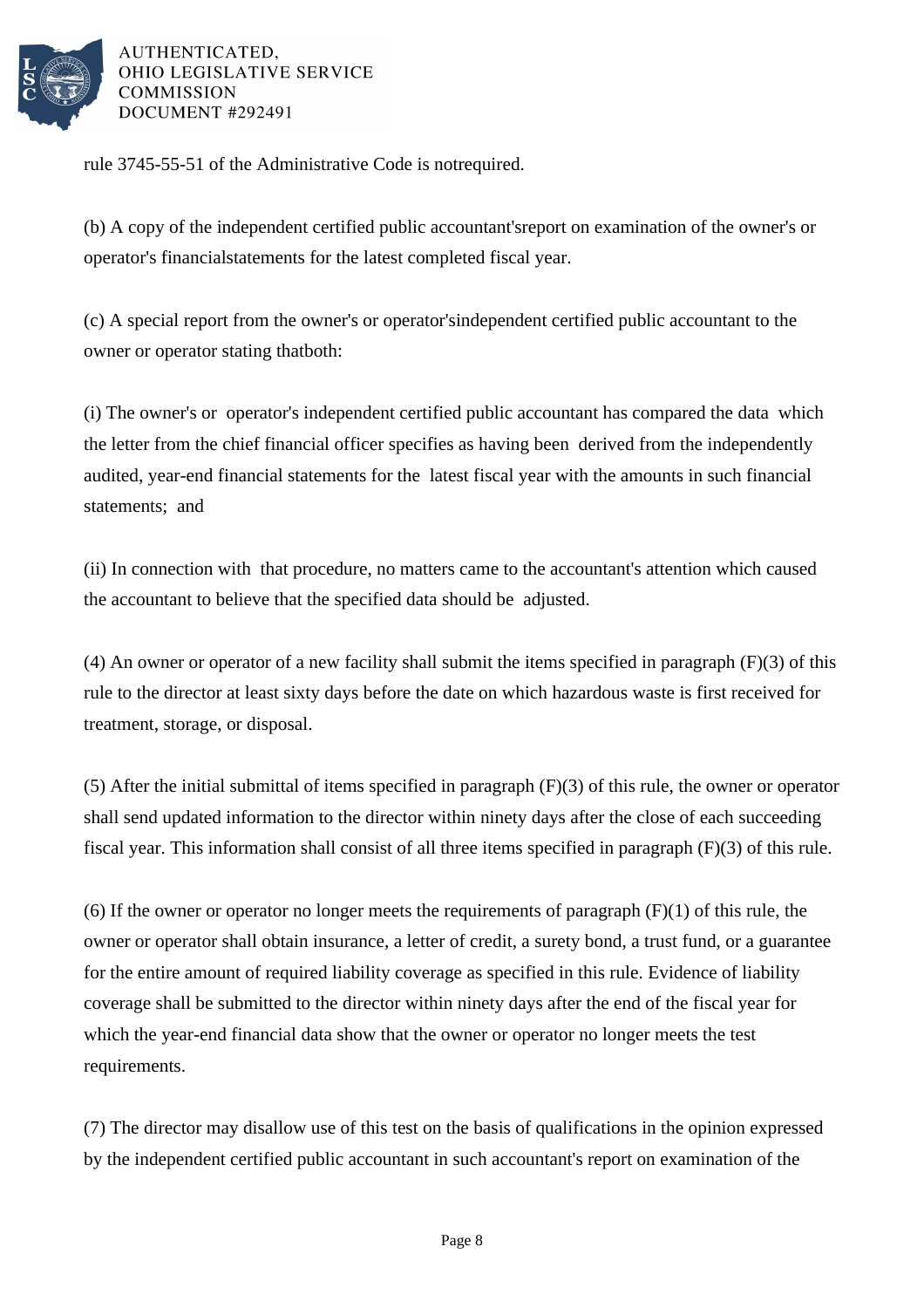

owner's or operator's financial statements [see paragraph  $(F)(3)(b)$  of this rule]. An adverse opinion or a disclaimer of opinion will be cause for disallowance. The director will evaluate other qualifications on an individual basis. Within thirty days after notification of disallowance, the owner or operator shall provide evidence of insurance for the entire amount of required liability coverage as specified in this rule.

(G) Guarantee for liability coverage.

(1) Subject to paragraph  $(G)(2)$  of this rule, an owner or operator may meet the requirements of this rule by obtaining a written guarantee, hereinafter referred to as "guarantee." The guarantor shall be the direct or higher-tier parent corporation of the owner or operator, a firm whose parent corporation is also the parent corporation of the owner or operator, or a firm with a "substantial business" relationship" with the owner or operator. The guarantor shall meet the requirements for owners or operators in paragraphs  $(F)(1)$  to  $(F)(6)$  of this rule. The wording of the guarantee shall be identical to the wording specified in paragraph  $(H)(2)$  of rule 3745-55-51 of the Administrative Code. A certified copy of the guarantee shall accompany the items sent to the director as specified in paragraph  $(F)(3)$  of this rule. One of these items shall be the letter from the guarantor's chief financial officer. If the guarantor's parent corporation is also the parent corporation of the owner or operator, this letter shall describe the value received in consideration of the guarantee. If the guarantor is a firm with a "substantial business relationship" with the owner or operator, this letter shall describe this "substantial business relationship" and the value received in consideration of the guarantee.

(a) If the owner or operator fails to satisfy a judgment based on a determination of liability for bodily injury or property damage to third parties caused by sudden or nonsudden accidental occurrences (or both as the case may be) arising from the operation of facilities covered by this corporate guarantee, or fails to pay an amount agreed to in settlement of claims arising from or alleged to arise from such injury or damage, the guarantor will do so up to the limits of coverage.

(b) [Reserved.]

(2) In the case of corporations incorporated in Ohio, a guarantee executed as described in this rule and paragraph  $(H)(2)$  of rule 3745-55-51 of the Administrative Code may be used to satisfy the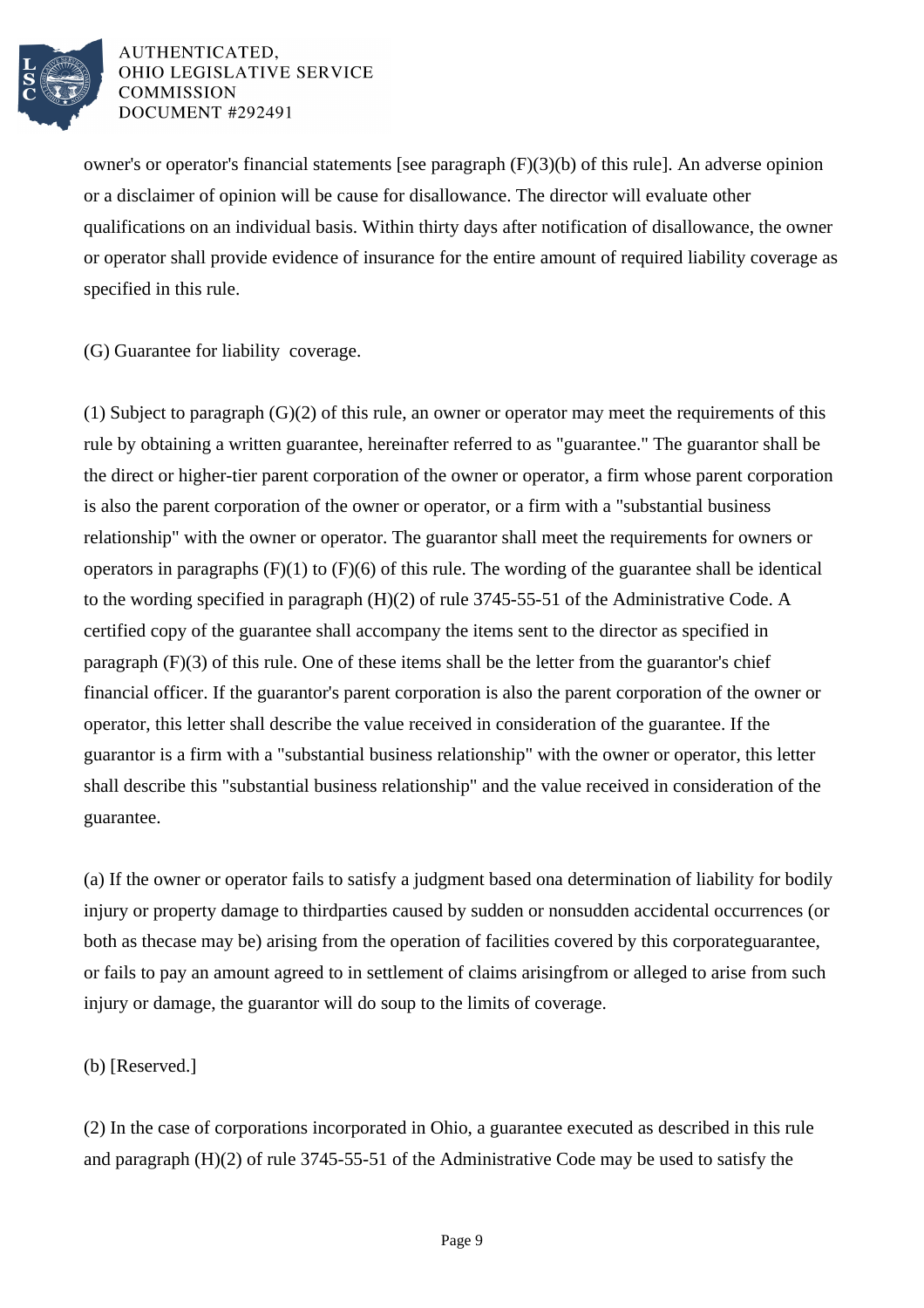

requirements of this rule. In the case of a corporation incorporated in a state other than Ohio, a guarantee may be used to satisfy the requirements of this rule only if the attorney general or insurance commissioners of that state have submitted a written statement to the director that a guarantee executed as described in this rule and paragraph  $(H)(2)$  of rule 3745-55-51 of the Administrative Code is a legally valid and enforceable obligation in that state.

(3) In the case of corporations incorporated outside the United States, a guarantee may be used to satisfy the requirements of this rule only if both:

(a) The non-U.S. corporation has identified a registered agent for service of process in Ohio and in the state in which the principal place of business of the guarantor corporation is located; and

(b) The attorney general or insurance commissioner of the state in which the principal place of business of the guarantor corporation is located has submitted a written statement to the director that a guarantee executed as described in this rule and paragraph  $(H)(2)$  of rule 3745-55-51 of the Administrative Code is a legally valid and enforceable obligation in that state.

(H) Letter of credit for liability coverage.

(1) An owner or operator may satisfy the requirements of this rule by obtaining an irrevocable standby letter of credit that conforms to the requirements of paragraph (H) of this rule and submitting a copy of the letter of credit to the director.

(2) The financial institution issuing the letter of credit shall be an entity that has the authority to issue letters of credit and whose letter of credit operations are regulated and examined by a federal or state agency.

(3) The wording of the letter of credit shall be identical to the wording specified in paragraph  $(K)$  of rule 3745-55-51 of the Administrative Code.

(4) An owner or operator who uses a letter of credit to satisfy the requirements of this rule may also establish a standby trust fund. Under the terms of such a letter of credit, all amounts paid pursuant to a draft by the trustee of the standby trust will be deposited by the issuing institution into the standby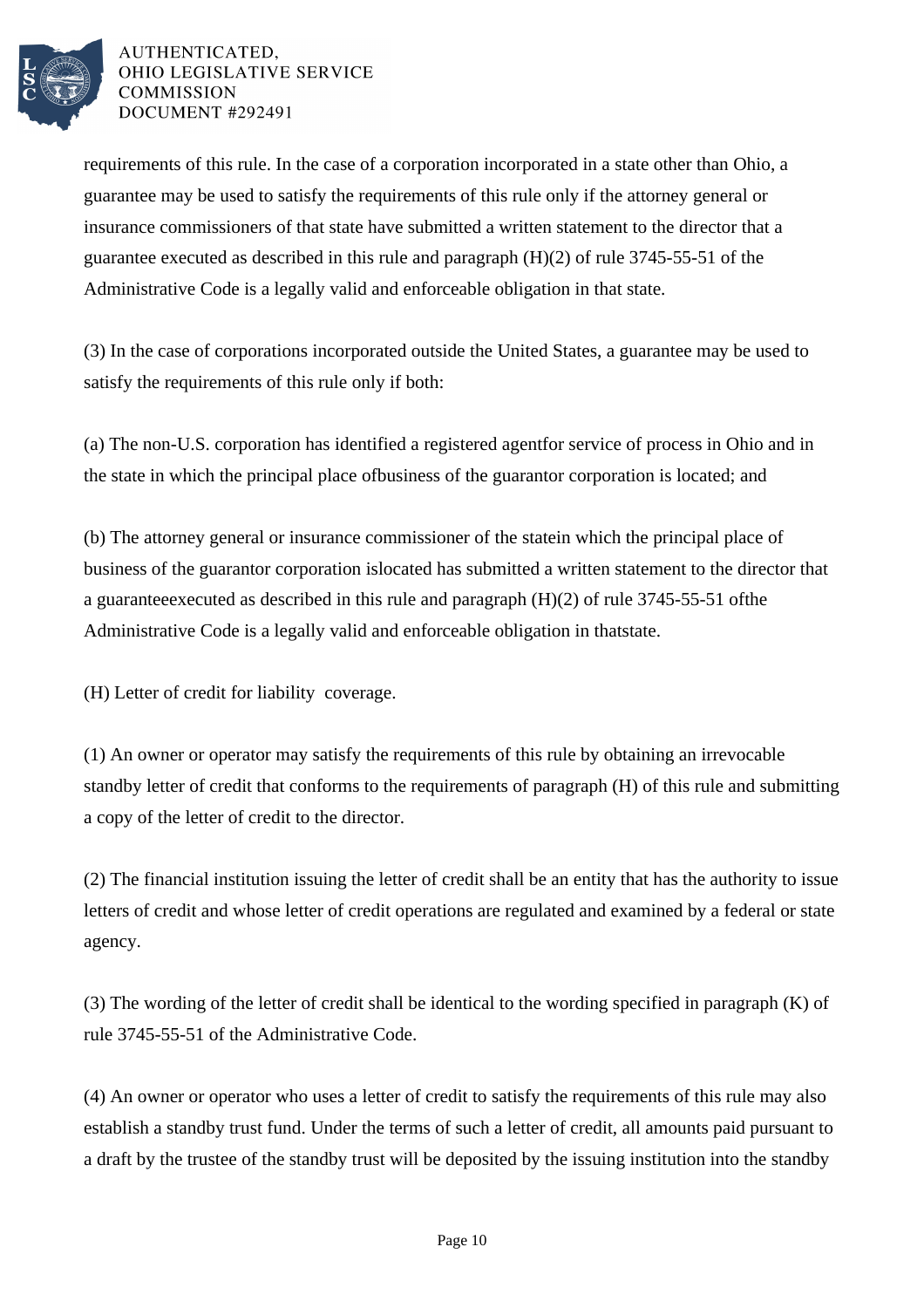

trust in accordance with instructions from the trustee. The trustee of the standby trust fund shall be an entity which has the authority to act as a trustee and whose trust operations are regulated and examined by a federal or state agency.

 $(5)$  The wording of the standby trust fund shall be identical to the wording specified in paragraph  $(N)$ of rule 3745-55-51 of the Administrative Code.

(I) Surety bond for liability coverage.

(1) An owner or operator may satisfy the requirements of this rule by obtaining a surety bond that conforms to the requirements of paragraph (I) of this rule and submitting a copy of the bond to the director.

(2) The surety company issuing the bond shall be among those listed as acceptable sureties on federal bonds in the most recent "Circular 570" of the U.S. department of the treasury.

(3) The wording of the surety bond shall be identical to the wording specified in paragraph (L) of rule 3745-55-51 of the Administrative Code.

(4) A surety bond may be used to satisfy the requirements of this rule only if the attorney general or insurance commissioners of the state in which the surety is incorporated, and each state in which a facility covered by the surety bond is located, have submitted a written statement to Ohio EPA that a surety bond executed as described in this rule and paragraph  $(L)$  of rule 3745-55-51 of the Administrative Code, and is legally valid and enforceable obligation in that state.

(J) Trust fund for liability coverage.

(1) An owner or operator may satisfy the requirements of this rule by establishing a trust fund that conforms to the requirements of paragraph (J) of this rule and submitting an originally signed duplicate of the trust agreement to the director.

(2) The trustee shall be an entity which has the authority to act as a trustee and whose trust operations are regulated and examined by a federal or state agency.